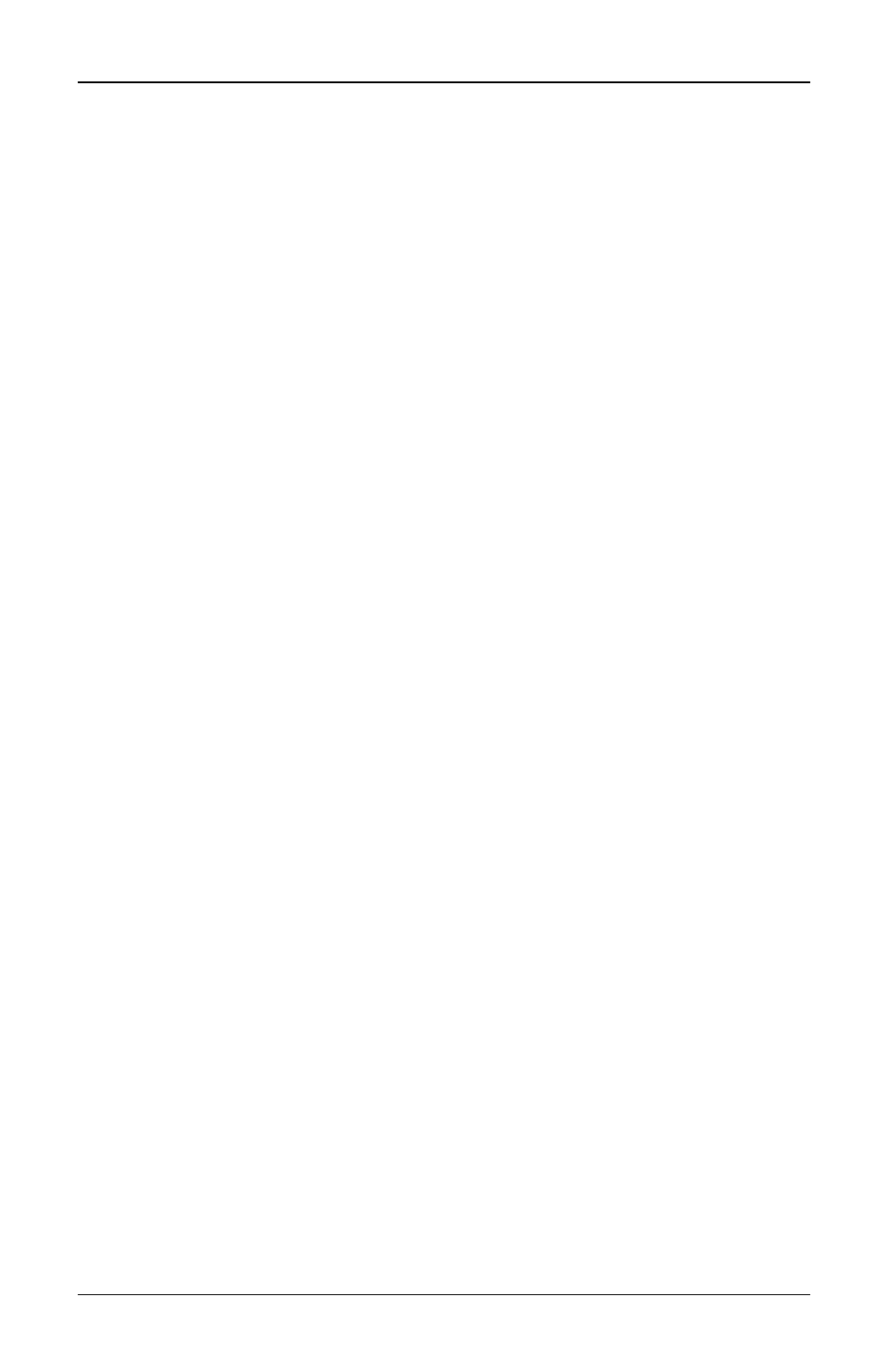## **Table of Contents**

| <i><b>Overview</b></i>                |  |
|---------------------------------------|--|
| <b>General Fluoroscopic Procedure</b> |  |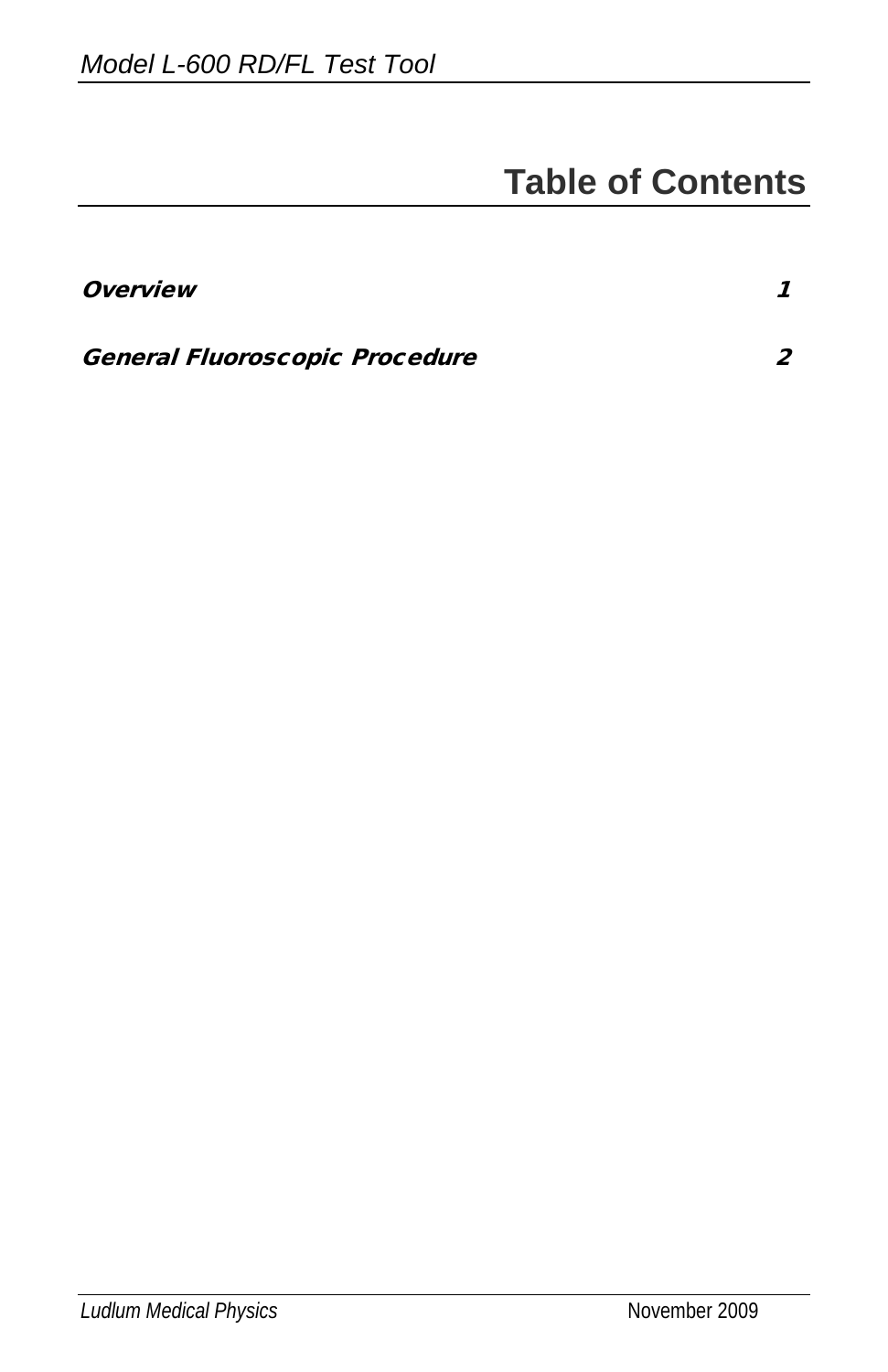## **Overview**

The fluoroscopic beam alignment device is designed to confirm the alignment of the X-ray field and the fluoroscopic image receptor. That is the portion of the radiation field that does not contribute to the actual fluoroscopic image (and results in unnecessary radiation exposure to the patient).

The test tool consists of an aluminum and acrylic plate into which four channels have been cut to accept four sliding (brass) strips. These strips will be used to define the borders of the radiation field as it appears on the image receptor. To aid in this process, a series of holes have been drilled through the center of each brass strip at one-half inch intervals. The holes have been filled with radiopaque material. The size of the visible radiation field can be determined by counting the number of holes visible in each brass strip.